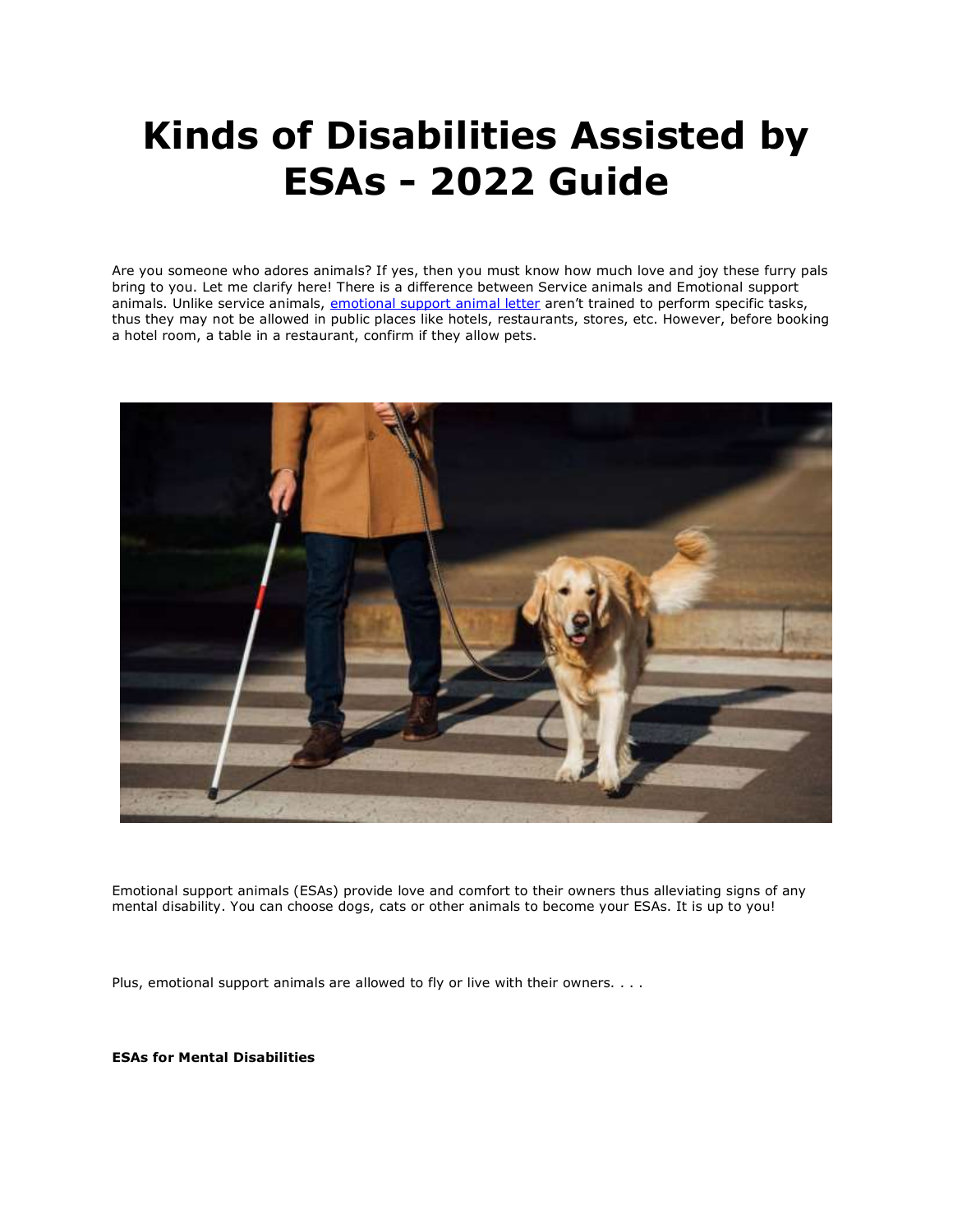An emotional support animal can be a regular pet or a doctor prescribed animal. These animals make life better with their loving, unconditional support. They can calm you down, brighten your days, and help you emotionally. The use of these animals is assisted by some mental health professional or apsychiatrist upon adisability-related need. However, they do not carry the legal weight of a service animal, therefore, restaurants and hotels are not legally required to accommodate you and your animal.

However, in some cases, service animals also exist to aid those who have psychiatric disabilities. For example, there are service animals who assist those who have post-traumatic stress disorder by recognizing when an anxiety attack starts. An example of this is a psychiatric assistance dog (PAD).

Studies support the idea that ESAs provide comfort, support, and love to their owners. Imagine the relief a person suffering from mental challenges would get from these furry friends and their unconditional love.

If you are looking forward to obtaining benefits from an ESA, you need an ESA letter. This letter is issued by a licensed professional and states why you need an ESA. You can look for an emotional support animal letter sample online for a better understanding.

### **Kinds of Disabilities Supported by ESAs**

Mostly, ESAs assist their owners with a range of emotional or mental challenges. Looking at the benefits ESA offers, doctors prescribe ESAs to patients suffering from:

Age-Related Cognitive Decline

Any Psychiatric Condition

Dyslexia

Emotionally Overwhelmed

Stress Problems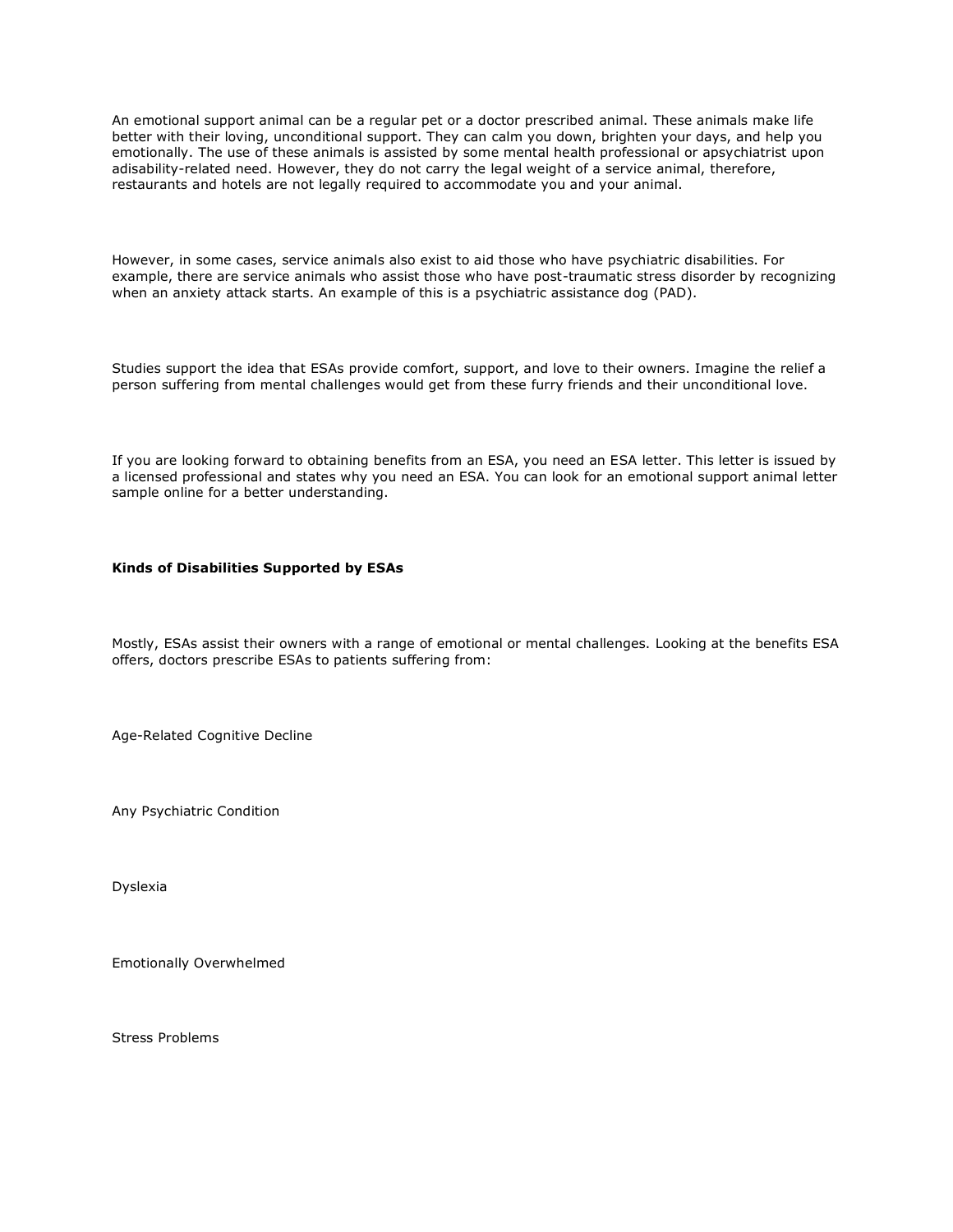Anxiety

Separation Anxiety

Autism

Depression

Panic Attacks

Bipolar Disorder

Social Phobia

Attention Deficit Disorder (ADD or ADHD)

Post-Traumatic Stress Disorder (PTSD)

Have you noticed the rise in the use of [esa letter online?](https://www.realesaletter.com/sample-esa-letter) This is because most of the people suffer from one or more of the above-listed disabilities. Doctors and therapists are also observing the benefits of ESAs.

## **How ESAs help in Mental Disabilities?**

Want to know how an **[ESA letter for housing](https://www.realesaletter.com/sample-esa-letter)** supports mental and emotional challenges? ESAs generally help a person in the following areas:

An improvement in their self-esteem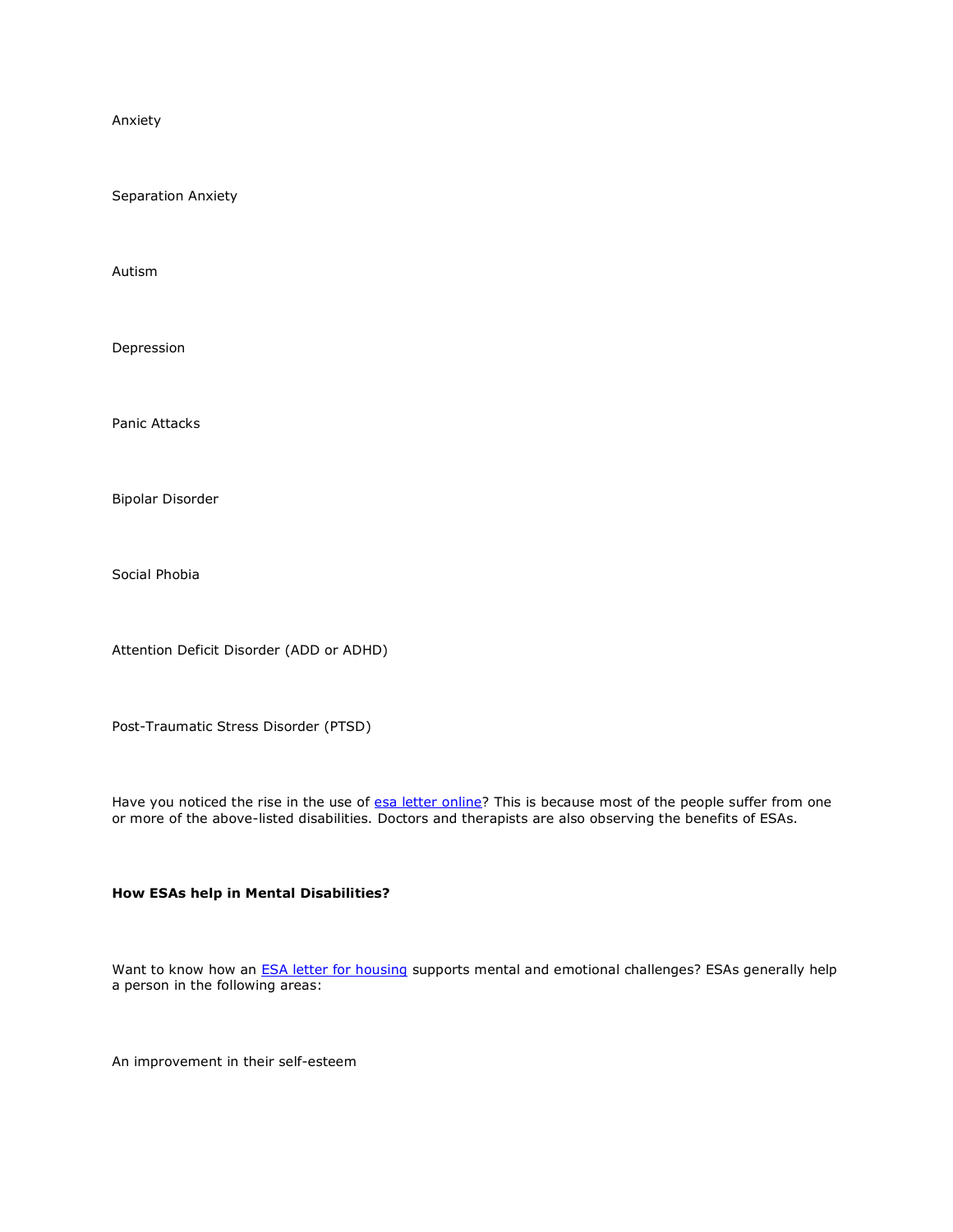Patients feel more safe and comforted

Increased level of motivation

Reduce isolation and increases social interaction with others

Keeps the patient distracted from thoughts that bother them

Increase in being social

Improve the effectiveness of other therapies

An increased sense of purpose

Cats can sense emotional stress

Release calming hormones such as endorphins

Improves the emotional well-being of patients

Plays the role of a supporting friend or partner

A decline in the symptoms of the diagnosed illness

Thus, a range of mental and emotional disabilities are aided by [emotional support dog letter.](https://www.realesaletter.com/sample-esa-letter) They are popular for a reason, right?